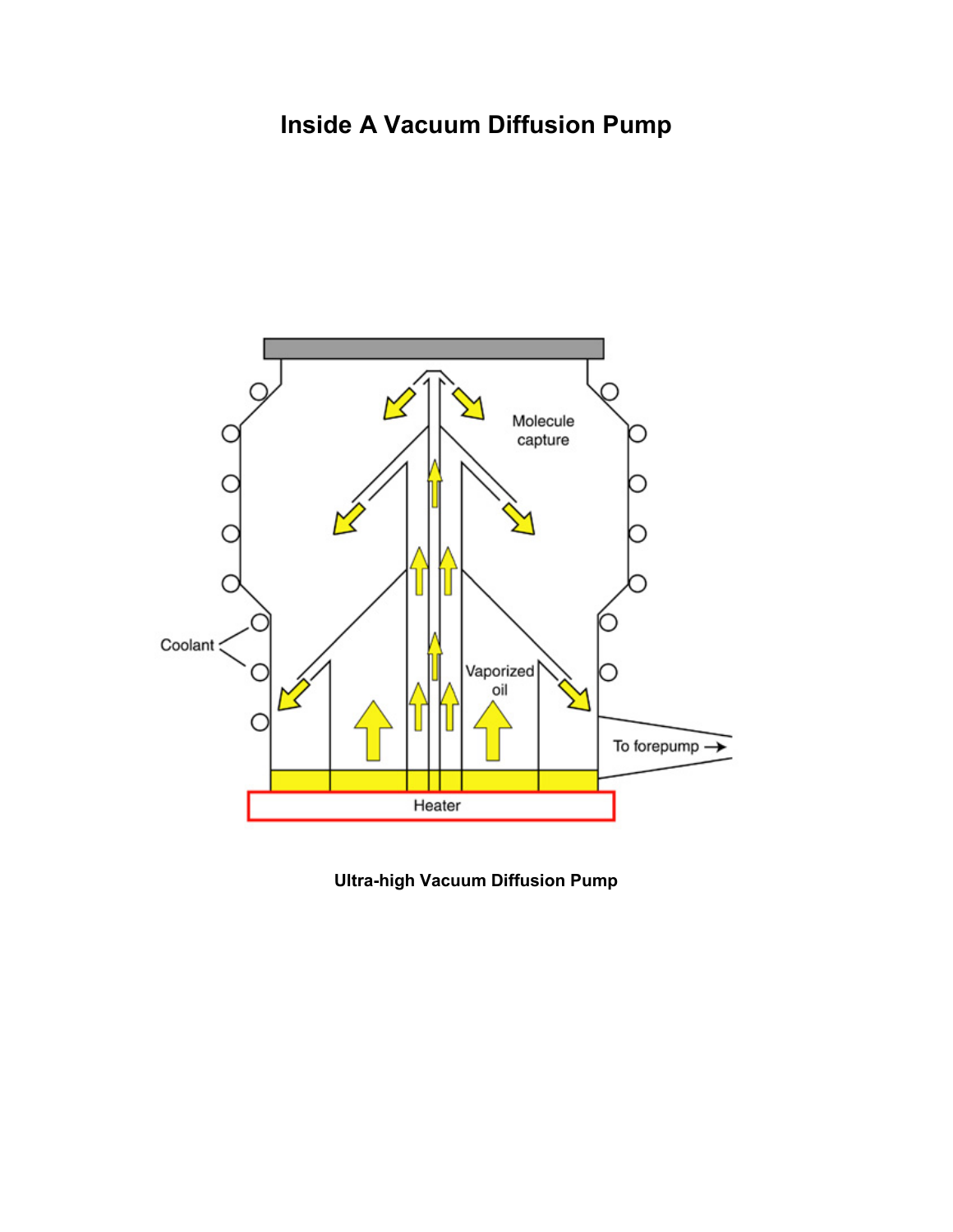## **Inside A Vacuum Diffusion Pump**

By Manuel E. Joaquim, Santovac Fluids, Inc. and Bill Foley, Varian, Inc., Vacuum Technologies

Creating a usable vacuum anywhere within the earth's atmosphere means removing the molecules that make up the atmosphere (mostly nitrogen, oxygen, carbon dioxide, but also about 150 frequent contaminants). Removal of molecules continues until the desired base level of vacuum is obtained. The removal process typically continues after this point to maintain the desired process vacuum level while the work that requires the vacuum is performed. The work can involve an electron microscope, a GC mass spectrometer (GC-MS), surface analysis, molecular beam systems, welding of advanced materials, large-scale vacuum furnace, or even the simulation of a space environment.

The most common type of pump for use in high vacuum applications is the diffusion pump (or, more properly, vapor jet pump). Vacuum diffusion pumps are one of the oldest and most reliable ways of creating a vacuum down to  $10^{-10}$  Torr, or even lower, at 25 $^{\circ}$  C. The first designs of diffusion pumps go back to 1915, when the pump was invented by Irving Langmuir. The original diffusion pump fluid used was mercury, which could withstand elevated temperatures but had a disadvantage of being toxic. Pump and jet designs have evolved over the years and synthetic fluids have advanced, enabling higher levels of vacuum to be achieved. Numerous scales exist for the measurement pressure in gasses, but Torr is the most frequently used. The standard column of mercury on which the aneroid barometer is based measures 29.92 inches at normal atmospheric pressure at sea level; 29.92 inches equals 760 millimeters of mercury, or 760 Torr. For measurement of the very low pressures that exist in very high vacuums, microns (1,000 microns per millimeter) may be used. Thus a vacuum diffusion pump achieving a vacuum of 10-  $3$  Torr may also be said to have reached a vacuum of 1 micron.

A vacuum of  $10^{-3}$  Torr has removed a great many of the atmospheric molecules, but this is actually the level at which a vacuum diffusion pump begins to operate. A vacuum diffusion pump cannot begin its work with full atmospheric pressure inside the chamber. Instead, an ancillary mechanical roughing pump (or forepump), capable of a modest level of pumping, first brings the pressure inside the vacuum diffusion chamber down to about  $10^{-3}$  Torr. At this point, the vacuum diffusion pump takes over to create a vacuum ranging from  $10^{-3}$  to  $10^{-10}$  Torr. Since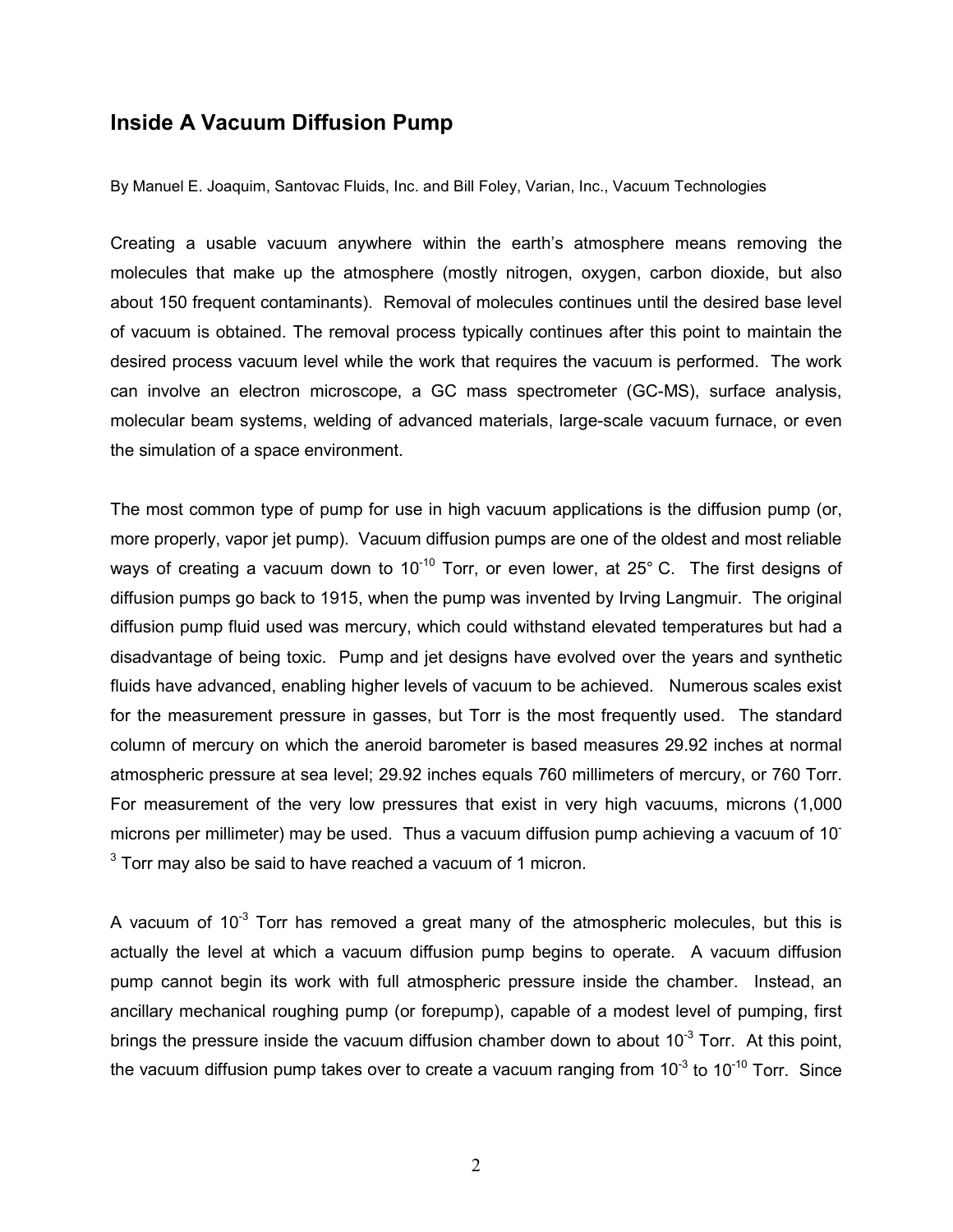the diffusion pump cannot exhaust directly to atmospheric pressure, the forepump is used to maintain proper discharge pressure conditions.

Although they have been replaced in some applications by more advanced designs such as cryopumps or turbo molecular pumps, vacuum diffusion pumps are still plentiful because they have several advantages: they are reliable, they are simple in design, they run without noise or vibration, and they are relatively inexpensive to operate and maintain." In fact, diffusion pumping is still the most economical means of creating high vacuum environments. These pumps also tolerate operating conditions such as excess particles and reactive gases that would destroy other types of high vacuum pumps. The smallest are only slightly larger than a coffee cup; the largest are nearly one meter in diameter and two meters tall.

A vacuum diffusion pump is basically a stainless steel chamber containing vertically stacked cone-shaped jet assemblies. Typically there are three jet assemblies of diminishing sizes, with the largest at the bottom. At the base of the chamber is a pool of a specialized type of oil having a low vapor pressure. The oil is heated to boiling by an electric heater beneath the floor of the chamber. The vaporized oil moves upward and is expelled through the jets in the various assemblies. Water circulated through coils on the outside of the chamber cool the chamber to prevent thermal runaway and permit operation over long periods of time.

The only justification for calling them diffusion pumps is the observation that the molecules of the pumped gas penetrate some distance into the vapor jet in a manner resembling diffusion of one gas into another. ("Source – M.H. Hablanian, page 207 High Vacuum Technology second addition"). Exiting from the jets, which have fairly large diameters, the high-energy oil droplets travel downward in the space between the jet assemblies and the chamber wall at speeds up to 750 mph. The droplets may actually exceed the speed of sound, but there is no sonic boom, largely because the molecules in the partial vacuum are too far apart to transmit the sound energy. The capture efficiency of the vapor jet depends on its density, velocity and molecular weight. The high velocity jet collides with gas molecules that happen to enter it due to their thermal motion. This typically imparts a downward motion on the molecules and transports them towards the pump outlet, creating higher vacuum. At the base of the chamber, the condensed molecules of atmospheric gases are removed by the forepump, while the condensed oil begins another cycle.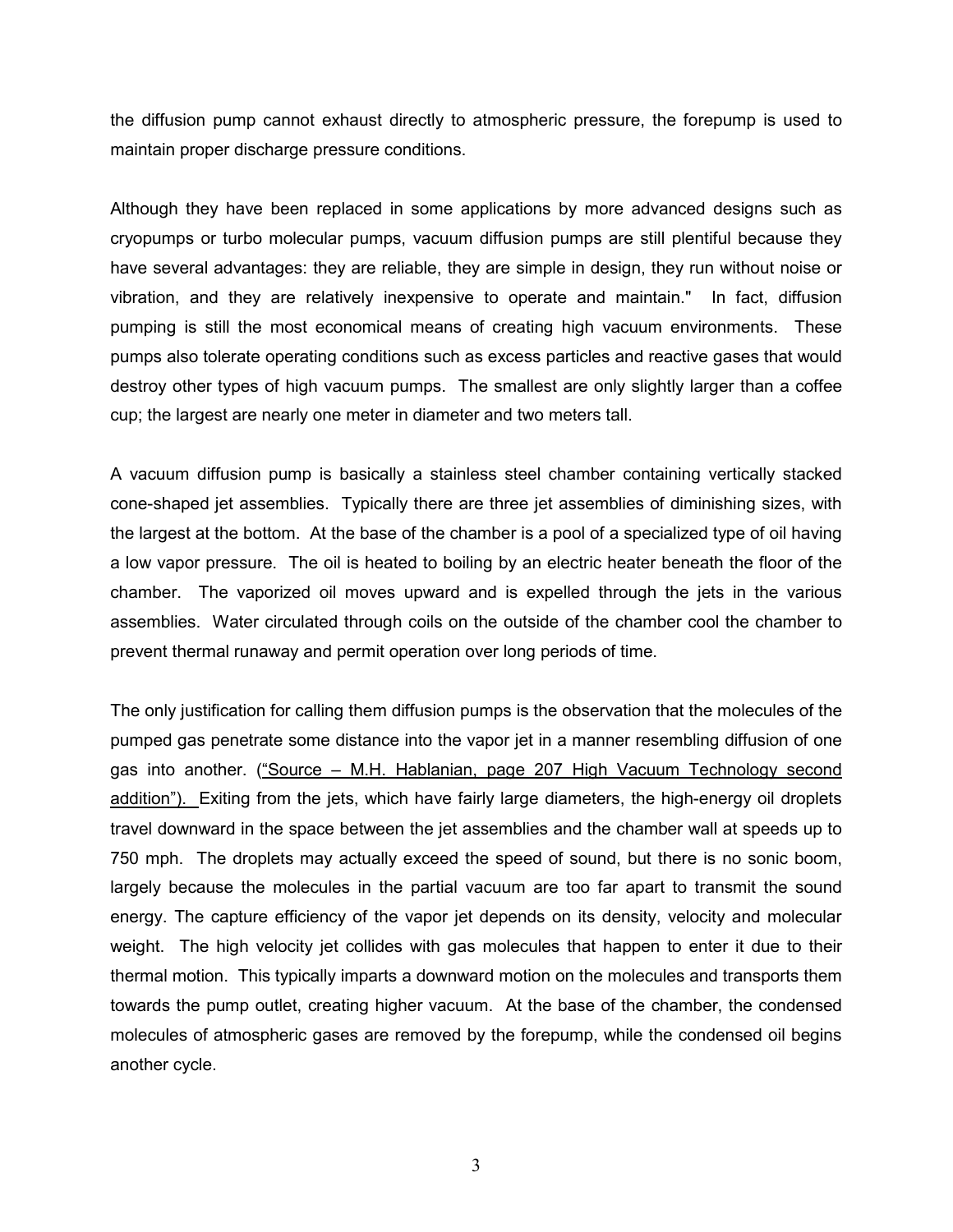The effect of removing molecules is to create a high vacuum in the upper portion of the chamber. It is this part of the chamber that communicates with the application where a high vacuum is needed - in an electron microscope, for example. To prevent thermal runaway, water flows through cooling coils on the outside surface of the chamber.

The temperature at the base of the chamber, where the oil is being vaporized, ranged from about 190° C to about 280° C. There are several types of oil, based variously on silicones, hydrocarbons, esters, perfluorals, and polyphenyl ethers that can be used. The polyphenyl ether (Santovac® 5) fluid or oil has been a worldwide standard for more than 25 years and combines high molecular weight, low reactivity and exceptional vapor pressure. Criteria for selection of pump fluid includes low vapor pressure at room temperature, low toxicity, chemical inertness, heat of vaporization and cost. All of the oils would have a higher boiling point at full atmospheric pressure. Oils having lower molecular weights tend to boil at the lower end of this range; polyphenyl ethers, having higher molecular weight (446) boil between 230° and 270°, near the high end of the temperature range. The vacuum chamber may have a switch that automatically shuts the pump down when the temperature begins to rise. Thus a chamber that is using a polyphenyl ether, but whose trip switch is set for a lighter oil that boils at a lower temperature, may shut down if the switch's indicator temperature has not been reset.

The various oils also have different thermal breakdown temperatures - the temperature at which the oil molecules break down and combine with any available oxygen. For pump operation, the boiling point of the oil is not particular important, but the thermal breakdown temperature may be. Oils with low boiling points also tend to have lower thermal breakdown temperatures.

Since the chamber itself has no moving parts aside from the oil droplets, a vacuum diffusion pump can operate with stability over long periods. In all diffusion pumps, a small amount of backstreaming occurs. By definition, backstreaming is the migration of minute levels of oil that moves in the opposite direction – toward the inlet of the pump and into the process stream, which may be the stage of an electron microscope or a welding chamber. In some applications minor backstreaming has no impact; in others, where the purity of materials is critical, backstreaming cannot be tolerated. For this reason, some systems add a liquid nitrogen cryotrap to remove oil particles before they can reach the process stream. In many applications the use of polyphenyl ethers makes cryotrap unnecessary, since the high purity of polyphenyl ethers minimizes backstreaming. But some applications are so sensitive that even this solution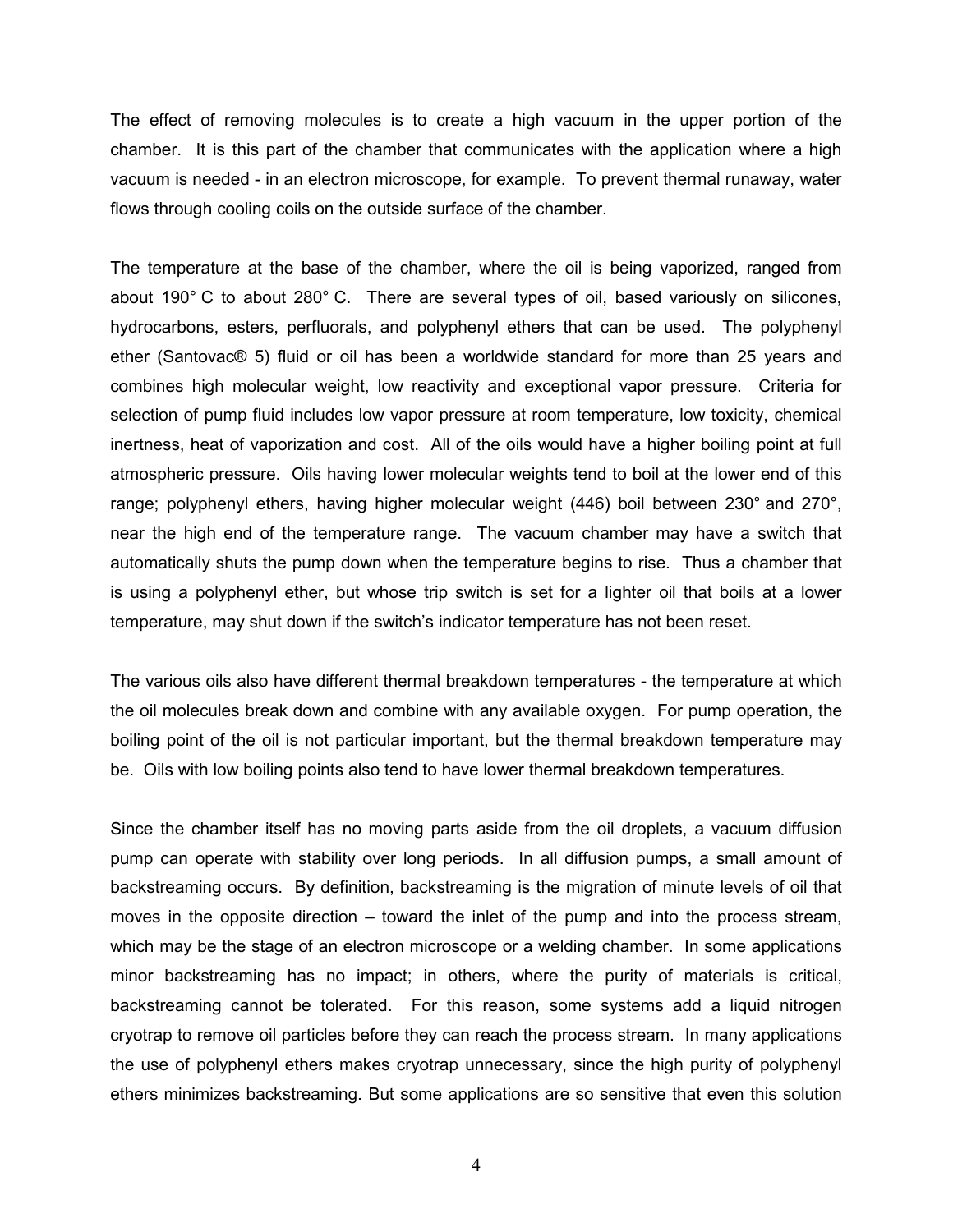does not give complete protection. This is why semiconductor manufacturers moved some years ago from vacuum diffusion pumps to more expensive cryopumps and turbomolecular pumps.

Since the purpose of the vacuum diffusion pump is to create a vacuum by removing molecules, the surfaces inside the chamber need to be very clean during operation. Technicians working on a pump are usually advised to wear gloves, because even a single fingerprint can outgas water vapor and other molecules. When a vacuum diffusion pump is slower than normal in pumping down to the desired vacuum level, the reason is likely to be either outgassing of moisture on internal surfaces of plastics or other volatile substances, or a leak. All have the same effect - they add molecules to the atmosphere that the pump is trying to evacuate. When a pump is disassembled for routine maintenance and cleaning, one of the final steps is purging with dry nitrogen.

A vacuum diffusion pump chamber is not particularly difficult to disassemble, but for breakdowns that go beyond routine maintenance the work may be quite difficult. The worst breakdowns occur when there is a massive influx of oxygen and the heat rises to a level that will degrade or decompose the oil. Generally this occurs when the roughing pump fails or when a port breaks, or when the cooling system isn't functioning properly. The combination of high temperature and pressure tends to char the oil - a process that can create a gooey mess that is hard to clean up but exactly what happens depends on the type of oil in the chamber, and the temperature at which it breaks down. Breakdowns with non-silicone hydrocarbon-based oils are hardest to clean up. The residue is much like tar, and is tenacious. After scraping out as much of the gunk as can be safely removed, maintenance personnel may use emery cloth followed by extensive, careful bead blasting (similar to sand blasting, but less damaging to surfaces, and particularly to the rather fragile aluminum jet assembly). Final cleaning stages may use alcohol, other solvents, soapy water, and de-ionized water.

Silicone-based oils leave a residue that is somewhat easier to remove. Oils containing perfluorals decompose to form fluorine compounds that can be extremely toxic very damaging to the aluminum jet assemblies. The least messy, and least damaging, are the polyphenyl ethers, in part because their breakdown temperature is much higher (350° C vs 300° C), and in part because polyphenyl ethers tend to decompose into small non-toxic molecules such as water and carbon dioxide. But breakdowns involving polyphenyl ethers appear to be unusual. In one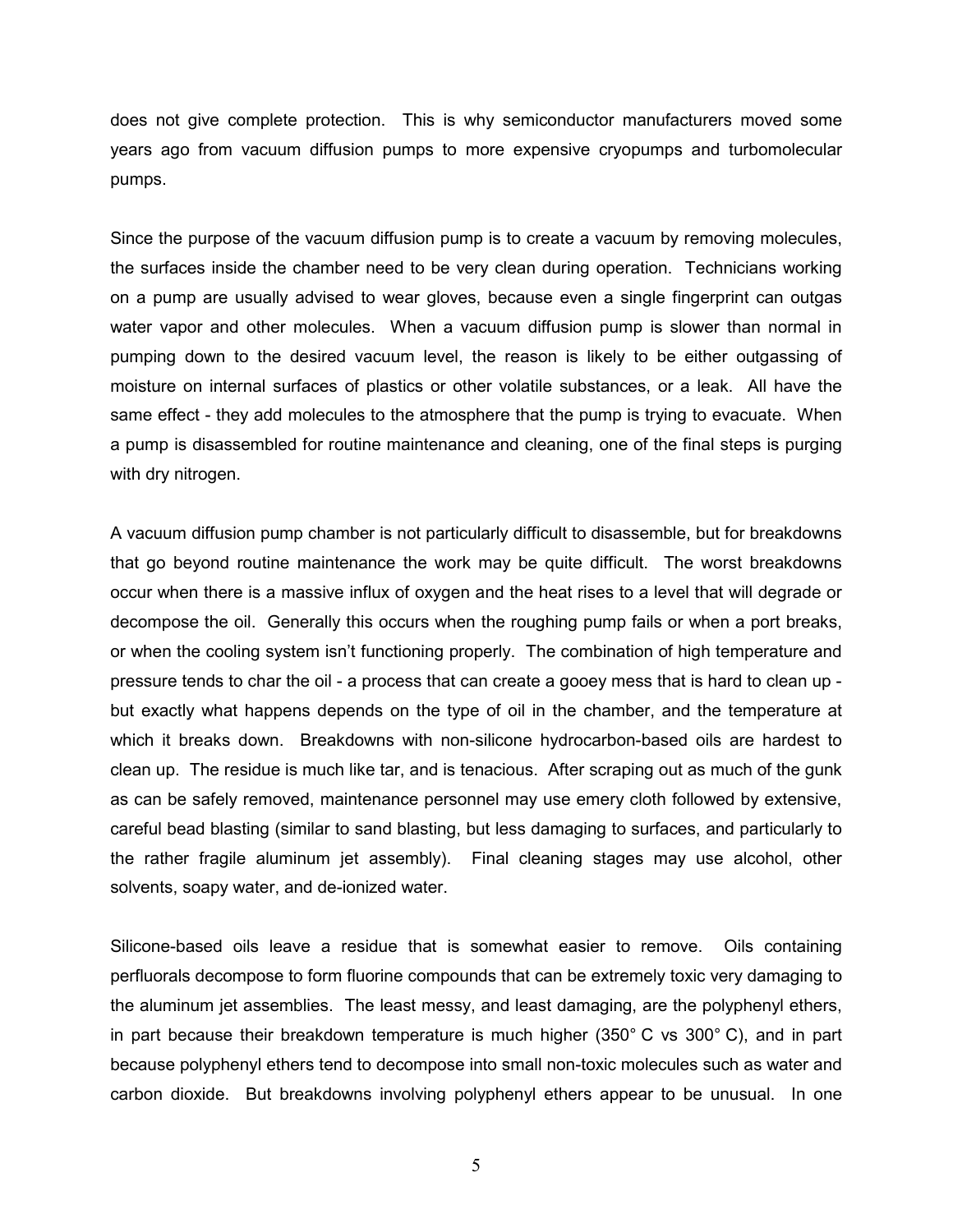application, where diffusion pumps create a vacuum for the welding of highly specialized metals, the polyphenyl ether is so long-lasting that it is retained and re-used when a pump is replaced.

| Pressure,<br><b>Torr</b> | Molecular<br><b>Density</b> |
|--------------------------|-----------------------------|
| 760                      | $2.36 \times 10^{-19}$      |
|                          | $3.25 \times 10^{-16}$      |
| $10^{-3}$                | $3.25 \times 10^{-13}$      |
| $10^{-6}$                | $3.25 \times 10^{-10}$      |
| $10^{-9}$                | $3.25 \times 10^{-7}$       |
| $10^{-12}$               | 3.25 x 10 $4$               |
| $10^{-15}$               | $3.25 \times 10$            |

Figure 1 Molecules per cubic centimeter from atmospheric pressure (top) to extreme vacuum (bottom).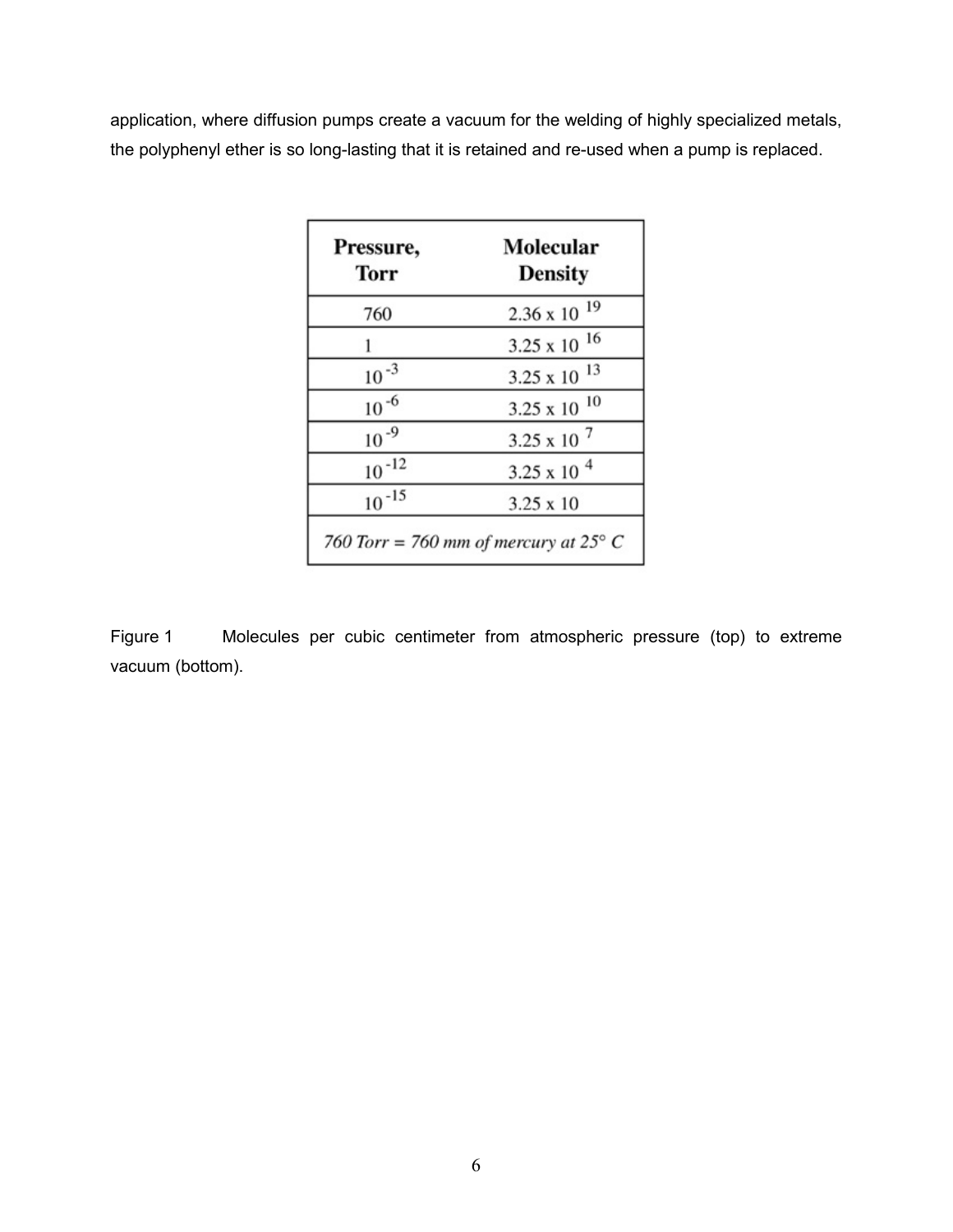

Figure 2 In a vacuum diffusion pump, specialized low vapor pressure oils capture molecules, which are continuously removed by the forepump to create a usable vacuum down to about  $10^{-10}$  torr. The bulbous shape of the diffusion pump body helps to create superior throughput – a measure of the quantity of gas per unit time that can flow through the pump.

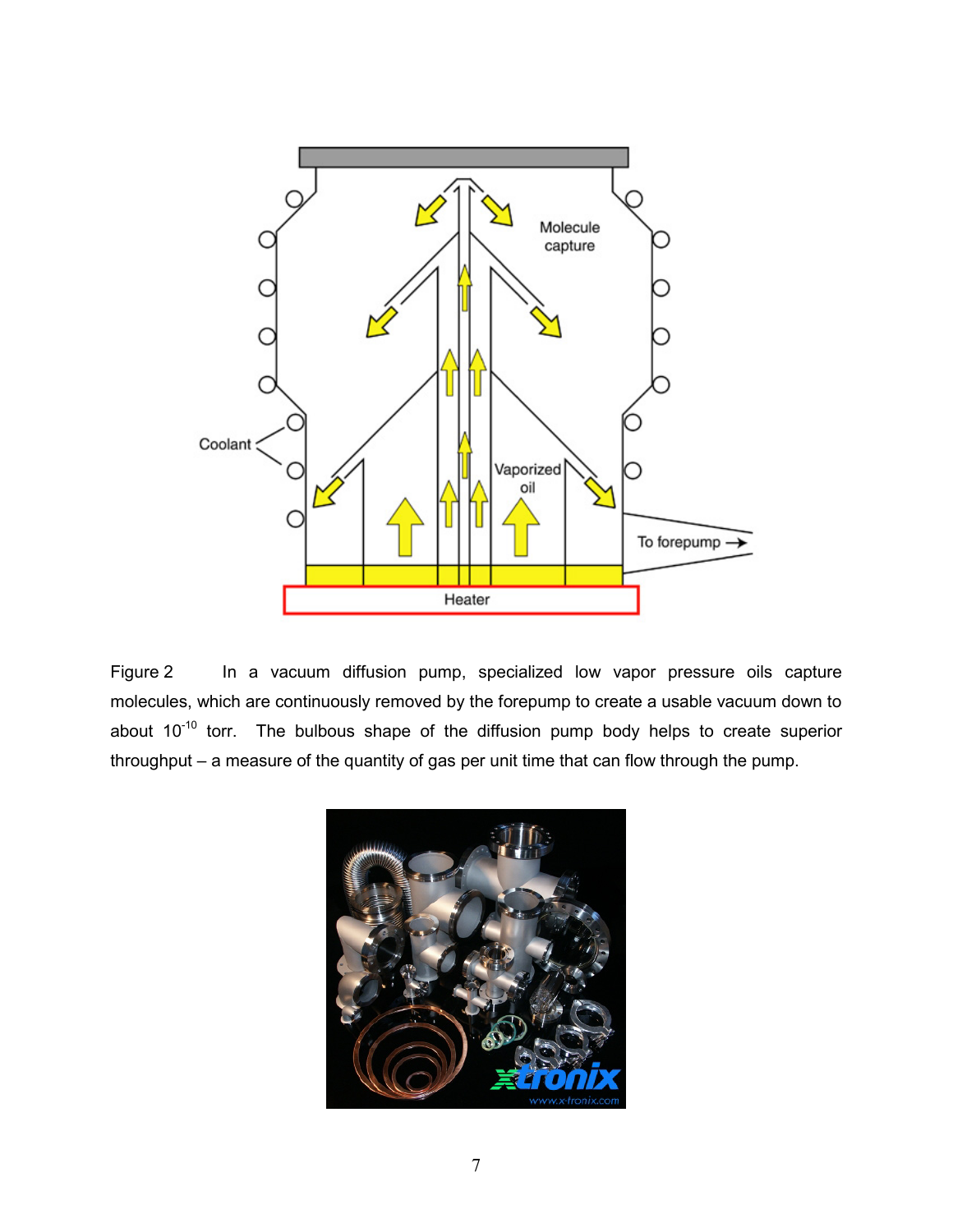| <b>Fluid</b><br><b>Property</b>                  | <b>Polyphenyl Ether</b><br>Santovac 5 | <b>Silicone</b><br><b>Dow Corning</b> | <b>Hydrocarbon Oil</b><br>Apiezon |
|--------------------------------------------------|---------------------------------------|---------------------------------------|-----------------------------------|
| Vapor Pressure,<br>Torr @ $25^{\circ}$ C         | $4x10^{-10}$                          | $2x10^{-8}$                           | $5x10^{-6}$                       |
| <b>Molecular Weight</b>                          | 446                                   | 484                                   | 420                               |
| Density @ 25° C                                  | 1.20                                  | 1.07                                  | 0.87                              |
| Flash Point, °C                                  | 288                                   | 221                                   | 243                               |
| <b>Boiling Point @</b><br>1.3 mbar, $\mathrm{C}$ | 295                                   | 223                                   | 220                               |
| Viscosity, cSt<br>@ 25° C<br>@ 100°C             | 1,000<br>12.0                         | 40<br>4.3                             | 135<br>7.0                        |
| <b>Surface Tension,</b><br>dynes/cm              | 49.9                                  | 30.5                                  | 30.5                              |
| <b>Refractive Index</b><br>@ 25° C, 589 nm       | 1.67                                  | 1.56                                  | 1.48                              |
| <b>Thermal Stability</b>                         | <b>Excellent</b>                      | Good                                  | Poor                              |
| Oxidation<br><b>Resistance</b>                   | <b>Excellent</b>                      | <b>Excellent</b>                      | Poor-Fair                         |
| <b>Chemical</b><br><b>Resistance</b>             | <b>Excellent</b>                      | Good                                  | Poor                              |
| <b>Radiation</b><br><b>Resistance</b>            | <b>Excellent</b>                      | Good                                  | Fair                              |

Figure 3 Typical properties for certain fluids used in diffusion pumps for ultra high vacuum UHV) applications. UHV is defined as the region of pressure below  $10^{-8}$  Torr.